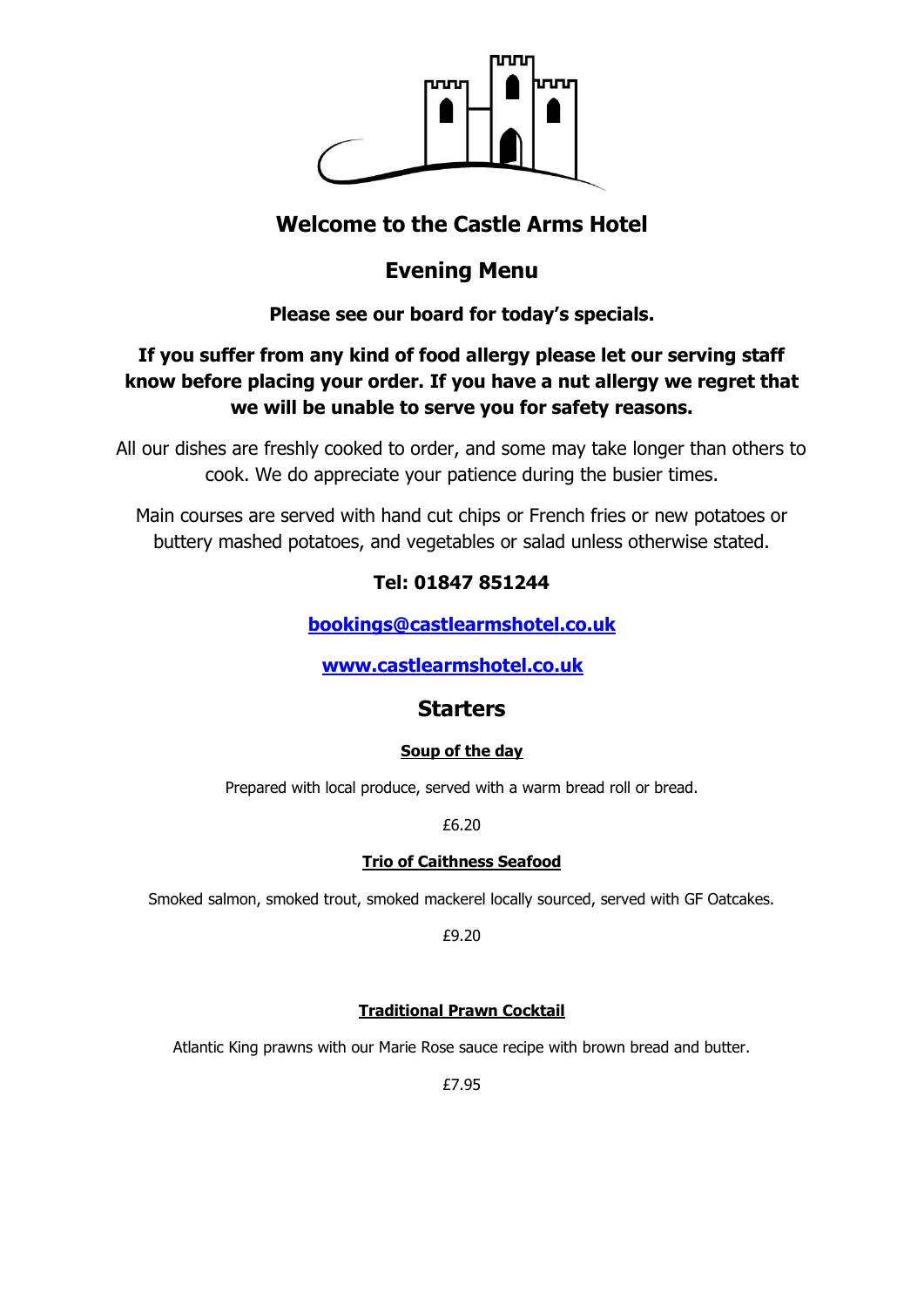

# **Main Course**

#### **Fish and chips**

Scrabster landed haddock in homemade beer batter served with hand cut chips, tartare sauce and peas, garnished with a wedge of lemon.

£18.95

### **Lamb Shank**

Roasted lamb shank in mint gravy served with potatoes of your choice and seasonal vegetables.

£18.25

### **Highland Chicken**

Poached chicken breast generously filled with haggis, served with creamy wholegrain mustard sauce, potatoes of your choice and seasonal vegetables.

£15.50

#### **Caithness Beef Stew**

Slow stewed local beef served with a puff pastry lid, potatoes of your choice and seasonal vegetables.

£16.75

#### **Scampi**

Breaded wholetail scampi, deep fried until golden, served with hand cut chips, tartare sauce and peas, garnished with a wedge of lemon.

£13.95